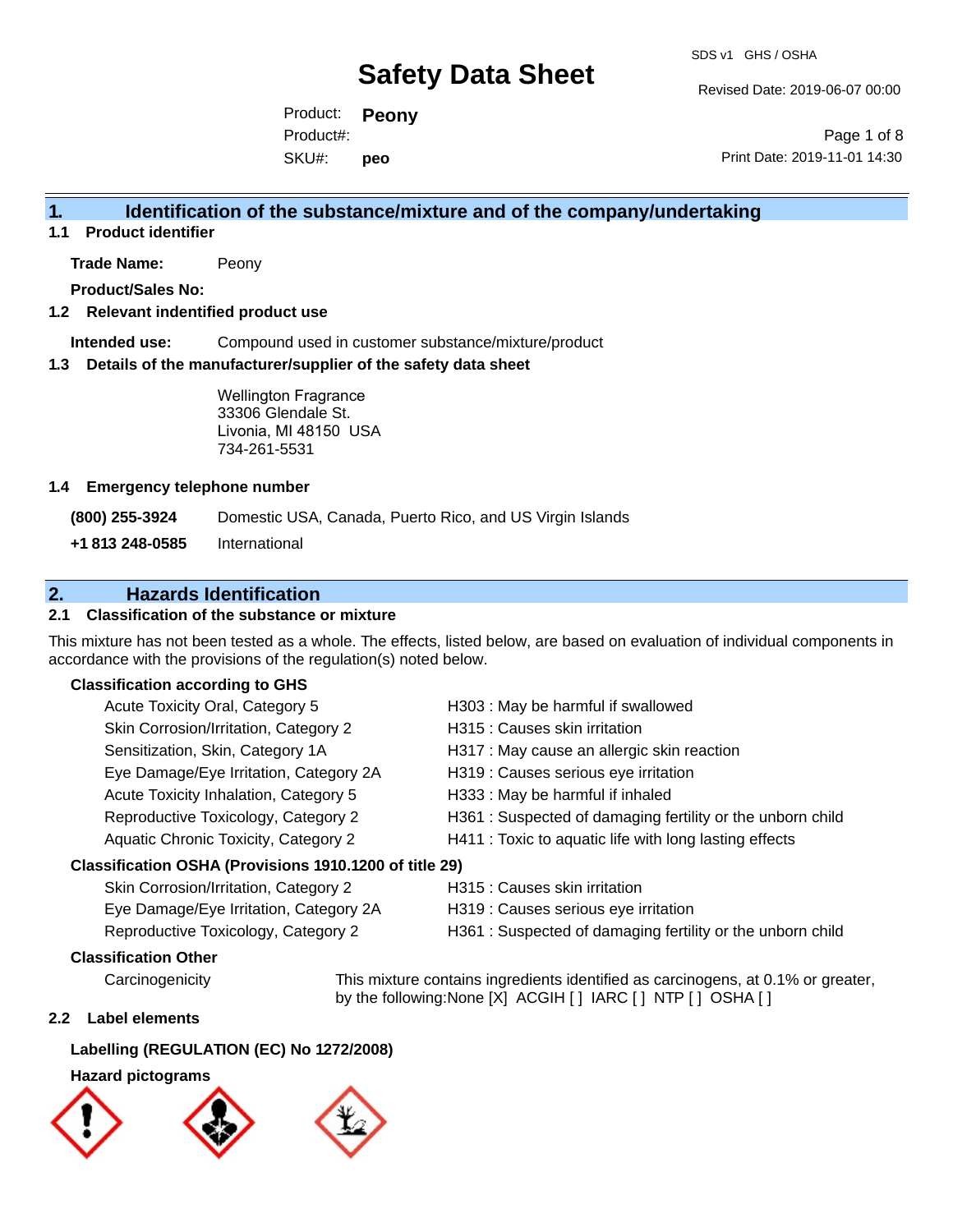Revised Date: 2019-06-07 00:00

Product: **Peony** SKU#: Product#: **peo**

Page 2 of 8 Print Date: 2019-11-01 14:30

| <b>Signal Word: Warning</b>     |                                                                                                                                  |
|---------------------------------|----------------------------------------------------------------------------------------------------------------------------------|
| <b>Hazard statments</b>         |                                                                                                                                  |
| H303                            | May be harmful if swallowed                                                                                                      |
| H315                            | Causes skin irritation                                                                                                           |
| H317                            | May cause an allergic skin reaction                                                                                              |
| H319                            | Causes serious eye irritation                                                                                                    |
| H333                            | May be harmful if inhaled                                                                                                        |
| H361                            | Suspected of damaging fertility or the unborn child                                                                              |
| H411                            | Toxic to aquatic life with long lasting effects                                                                                  |
| <b>Precautionary Statements</b> |                                                                                                                                  |
| <b>Prevention:</b>              |                                                                                                                                  |
| P201                            | Obtain special instructions before use                                                                                           |
| P <sub>202</sub>                | Do not handle until all safety precautions have been read and understood                                                         |
| P264                            | Wash hands thoroughly after handling                                                                                             |
| P272                            | Contaminated work clothing should not be allowed out of the workplace                                                            |
| P273                            | Avoid release to the environment                                                                                                 |
| P281                            | Use personal protective equipment as required                                                                                    |
| <b>Response:</b>                |                                                                                                                                  |
| $P302 + P352$                   | IF ON SKIN: Wash with soap and water                                                                                             |
| $P304 + P312$                   | IF INHALED: Call a POISON CENTER or doctor/physician if you feel unwell                                                          |
| P305 + P351 + P338              | IF IN EYES: Rinse cautiously with water for several minutes Remove contact lenses if<br>present and easy to do. continue rinsing |
| $P308 + P313$                   | IF exposed or concerned: Get medical advice/attention                                                                            |
| P312                            | Call a POISON CENTER or doctor/physician if you feel unwell                                                                      |
| P333 + P313                     | If skin irritation or a rash occurs: Get medical advice/attention                                                                |
| P337 + P313                     | If eye irritation persists: Get medical advice/attention                                                                         |
| P362                            | Take off contaminated clothing and wash before reuse                                                                             |
| P363                            | Wash contaminated clothing before reuse                                                                                          |
| P391                            | <b>Collect Spillage</b>                                                                                                          |
| 2.3<br><b>Other Hazards</b>     |                                                                                                                                  |

**no data available**

## **3. Composition/Information on Ingredients**

## **3.1 Mixtures**

This product is a complex mixture of ingredients, which contains among others the following substance(s), presenting a health or environmental hazard within the meaning of the UN Globally Harmonized System of Classification and Labeling of Chemicals (GHS):

| CAS#<br>Ingredient | EC#       | Conc.<br>Range | <b>GHS Classification</b> |
|--------------------|-----------|----------------|---------------------------|
| 84-66-2            | 201-550-6 | $50 - 60 \%$   | H316; H402                |
| Diethyl phthalate  |           |                |                           |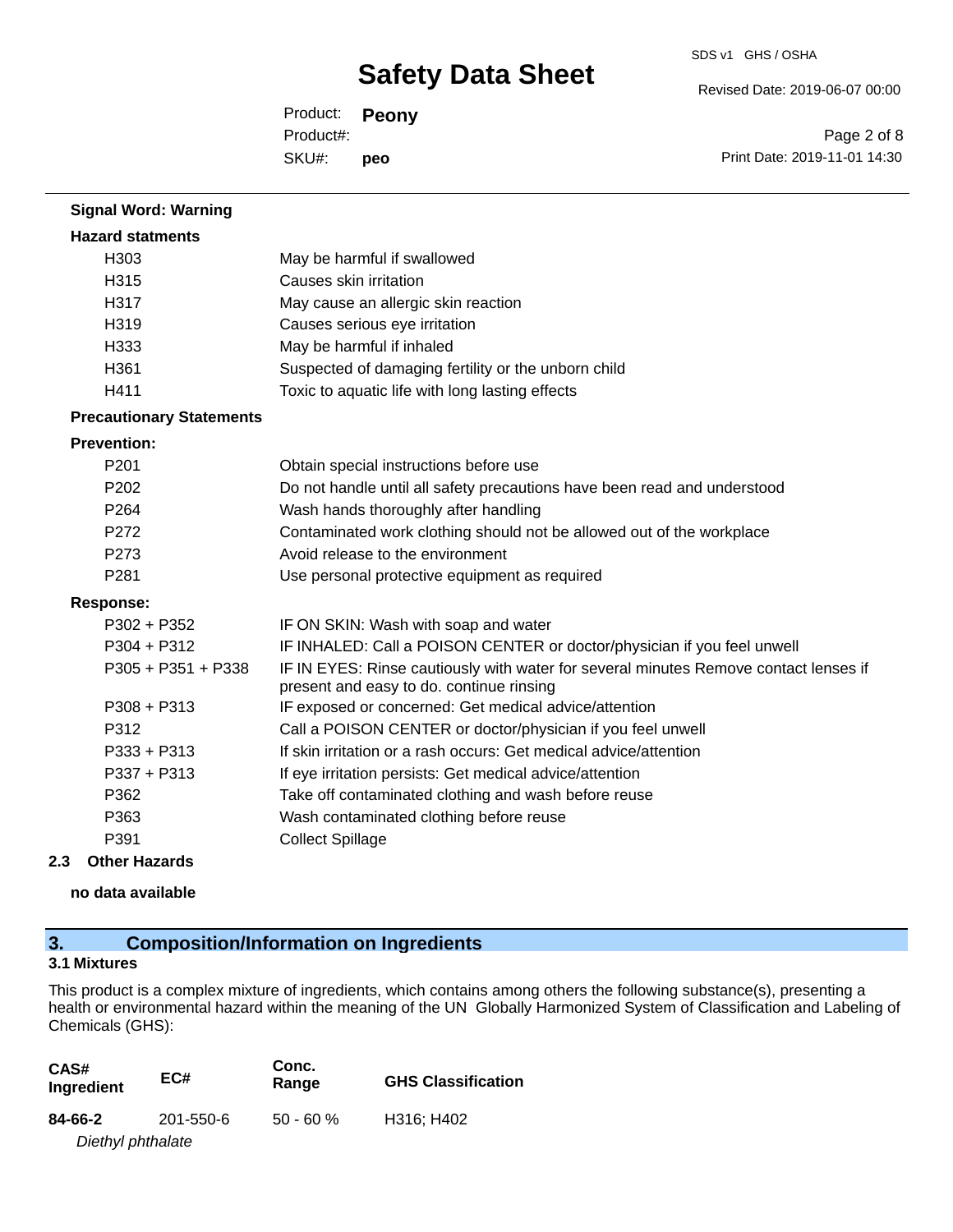SDS v1 GHS / OSHA

Revised Date: 2019-06-07 00:00

Product: **Peony** SKU#: Product#: **peo**

Page 3 of 8 Print Date: 2019-11-01 14:30

| CAS#<br>Ingredient     | EC#                                                      | Conc.<br>Range | <b>GHS Classification</b>                                                                   |
|------------------------|----------------------------------------------------------|----------------|---------------------------------------------------------------------------------------------|
| 80-54-6                | 201-289-8                                                | $5 - 10%$      | H227; H302; H315; H317; H361; H401;                                                         |
|                        | <b>Butylphenyl Methylpropional</b>                       |                | H412                                                                                        |
| 78-70-6                | 201-134-4                                                | $5 - 10%$      | H227; H303; H315; H317; H319; H402                                                          |
| Linalool               |                                                          |                |                                                                                             |
| $101 - 86 - 0$         | 202-983-3                                                | $2 - 5%$       | H303; H316; H317; H400; H411                                                                |
|                        | Hexyl cinnamaldehyde                                     |                |                                                                                             |
| 1222-05-5              | 214-946-9                                                | $2 - 5%$       | H316; H400; H410                                                                            |
|                        | Hexamethylindanopyran                                    |                |                                                                                             |
| 120-51-4               | 204-402-9                                                | $2 - 5%$       | H302; H313; H400; H411                                                                      |
| <b>Benzyl Benzoate</b> |                                                          |                |                                                                                             |
| 140-11-4               | 205-399-7                                                | $2 - 5%$       | H303; H401; H412                                                                            |
| Benzyl acetate         |                                                          |                |                                                                                             |
| 2050-08-0              | 218-080-2                                                | $2 - 5%$       | H302; H400; H410                                                                            |
| Amyl salicylate        |                                                          |                |                                                                                             |
| $60 - 12 - 8$          | 200-456-2                                                | $2 - 5%$       | H302; H313; H316; H319                                                                      |
| phenethyl alcohol      |                                                          |                |                                                                                             |
| $98 - 55 - 5$          | 202-680-6                                                | $2 - 5%$       | H227; H303; H315; H319; H401                                                                |
| <b>Terpineol</b>       |                                                          |                |                                                                                             |
| 31906-04-4             | 250-863-4                                                | $1 - 2%$       | H317; H402                                                                                  |
|                        | Hydroxyisohexyl 3-cyclohexene carboxaldehyde             |                |                                                                                             |
| 14901-07-6             | 238-969-9                                                | $1 - 2%$       | H316; H401; H411                                                                            |
| beta-lonone            |                                                          |                |                                                                                             |
| 18096-62-3             | 241-997-4                                                | $0.1 - 1.0 %$  | H303; H361                                                                                  |
|                        | 4,4a,5,9b-Tetrahydroindeno[1,2-d]-1,3-dioxine            |                |                                                                                             |
|                        | See Section 16 for full text of GHS classification codes |                |                                                                                             |
|                        |                                                          |                | See Section 16 for full text of GHS classification codes which where not shown in section 2 |

Total Hydrocarbon Content (%  $w/w$ ) = 0.27

## **4. First Aid Measures**

## **4.1 Description of first aid measures Inhalation:** Remove from exposure site to fresh air and keep at rest. Obtain medical advice. **Eye Exposure:** Flush immediately with water for at least 15 minutes. Contact physician if symptoms persist. **Skin Exposure: Remove contaminated clothes. Wash thoroughly with water (and soap).** Remove contaminated clothes. Wash thoroughly with water (and soap). Contact physician if symptoms persist. **Ingestion: Rinse mouth with water and obtain medical advice. Rinse mouth with water and obtain medical advice. 4.2 Most important symptoms and effects, both acute and delayed Symptoms:** no data available **Risks:** Risks: Refer to Section 2.2 "Hazard Statements"

**4.3 Indication of any immediate medical attention and special treatment needed**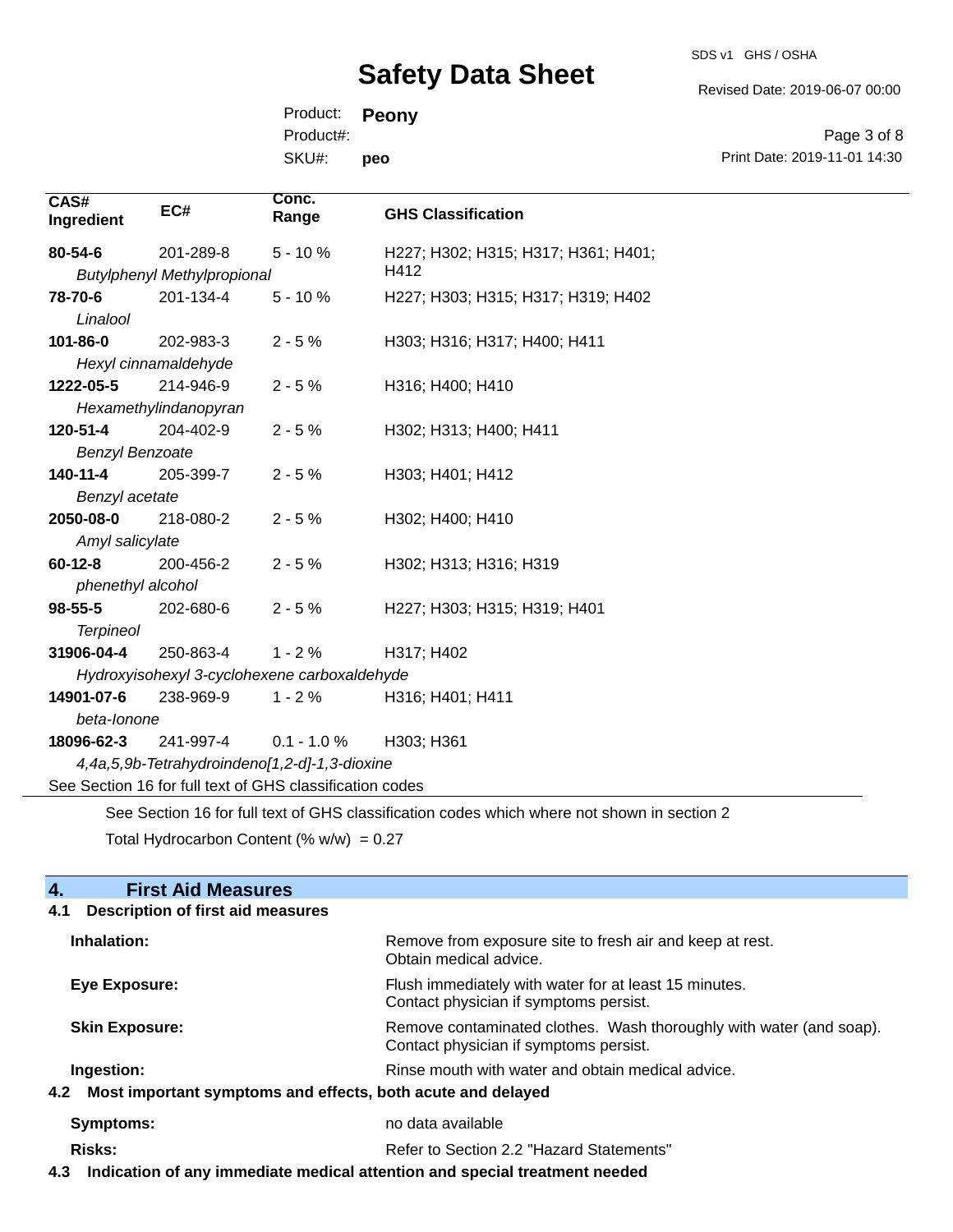SDS v1 GHS / OSHA

Revised Date: 2019-06-07 00:00

Product: **Peony** SKU#: Product#: **peo**

Page 4 of 8 Print Date: 2019-11-01 14:30

| Treatment:                                                                 | Refer to Section 2.2 "Response"                   |
|----------------------------------------------------------------------------|---------------------------------------------------|
| 5.<br><b>Fire-Fighting measures</b><br>5.1<br><b>Extinguishing media</b>   |                                                   |
| Suitable:                                                                  | Carbon dioxide (CO2), Dry chemical, Foam          |
| Unsuitable<br>Special hazards arising from the substance or mixture<br>5.2 | Do not use a direct water jet on burning material |
| During fire fighting:<br>5.3 Advice for firefighters                       | Water may be ineffective                          |
| <b>Further information:</b>                                                | Standard procedure for chemical fires             |
| 6.<br><b>Accidental Release Measures</b>                                   |                                                   |

#### **6.1 Personal precautions, protective equipment and emergency procedures**

Avoid inhalation and contact with skin and eyes. A self-contained breathing apparatus is recommended in case of a major spill.

#### **6.2 Environmental precautions**

Keep away from drains, soil, and surface and groundwater.

#### **6.3 Methods and materials for containment and cleaning up**

Clean up spillage promptly. Remove ignition sources. Provide adequate ventilation. Avoid excessive inhalation of vapors. Gross spillages should be contained by use of sand or inert powder and disposed of according to the local regulations.

#### **6.4 Reference to other sections**

Not Applicable

## **7. Handling and Storage**

### **7.1 Precautions for safe handling**

Apply according to good manufacturing and industrial hygiene practices with proper ventilation. Do not drink, eat or smoke while handling. Respect good personal hygiene.

#### **7.2 Conditions for safe storage, including any incompatibilities**

Store in a cool, dry and ventilated area away from heat sources and protected from light in tightly closed original container. Avoid uncoated metal container. Keep air contact to a minimum.

### **7.3 Specific end uses**

No information available

### **8. Exposure Controls/Personal Protection**

#### **8.1 Control parameters**

## **Exposure Limits:**

**Component** ACGIH

| 84-66-2<br>Diethyl phthalate |                |  |  |
|------------------------------|----------------|--|--|
| 140-11-4                     | Benzyl acetate |  |  |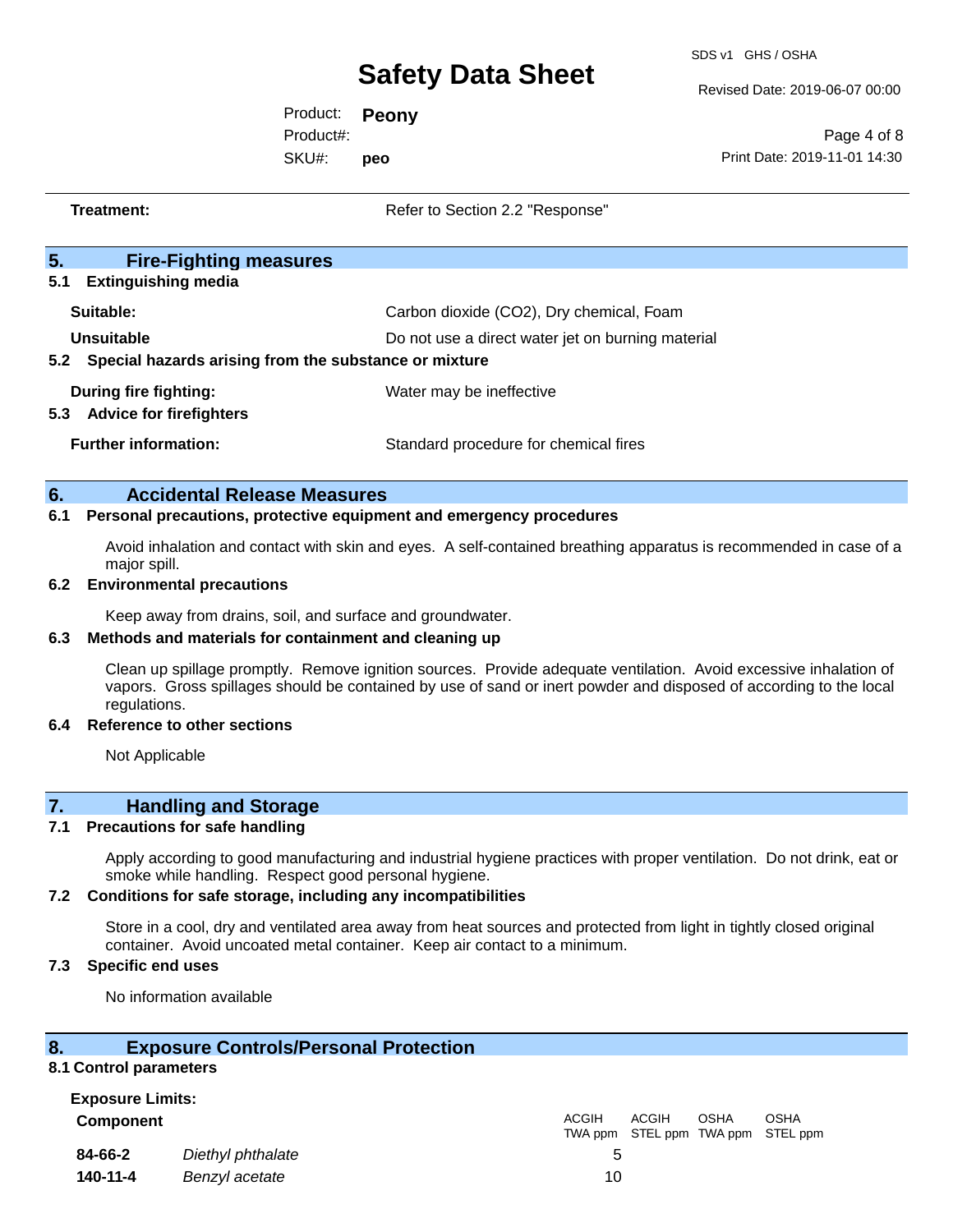SDS v1 GHS / OSHA

Revised Date: 2019-06-07 00:00

|           | Product: <b>Peony</b> |                              |
|-----------|-----------------------|------------------------------|
| Product#: |                       | Page 5 of 8                  |
| SKU#:     | peo                   | Print Date: 2019-11-01 14:30 |

| <b>Engineering Controls:</b><br>8.2 Exposure controls - Personal protective equipment | Use local exhaust as needed.                                                                                                             |
|---------------------------------------------------------------------------------------|------------------------------------------------------------------------------------------------------------------------------------------|
| Eye protection:                                                                       | Tightly sealed goggles, face shield, or safety glasses with brow guards and side shields, etc.<br>as may be appropriate for the exposure |
| <b>Respiratory protection:</b>                                                        | Avoid excessive inhalation of concentrated vapors. Apply local ventilation where appropriate.                                            |
| <b>Skin protection:</b>                                                               | Avoid Skin contact. Use chemically resistant gloves as needed.                                                                           |

## **9. Physical and Chemical Properties**

#### **9.1 Information on basic physical and chemical properties**

| Appearance:                  | Liquid                          |
|------------------------------|---------------------------------|
| Odor:                        | Conforms to Standard            |
| Color:                       | Colorless to Yellow Tint (G0-1) |
| <b>Viscosity:</b>            | Liquid                          |
| <b>Freezing Point:</b>       | Not determined                  |
| <b>Boiling Point:</b>        | Not determined                  |
| <b>Melting Point:</b>        | Not determined                  |
| <b>Flashpoint (CCCFP):</b>   | >200 F (93.33 C)                |
| <b>Auto flammability:</b>    | Not determined                  |
| <b>Explosive Properties:</b> | None Expected                   |
| <b>Oxidizing properties:</b> | None Expected                   |
| Vapor Pressure (mmHg@20 C):  | 0.0566                          |
| %VOC:                        | 0.06                            |
| Specific Gravity @ 25 C:     | 1.0380                          |
| Density @ 25 C:              | 1.0350                          |
| Refractive Index @ 20 C:     | 1.5030                          |
| Soluble in:                  | Oil                             |

## **10. Stability and Reactivity**

| <b>10.1 Reactivity</b>                  | None                                               |
|-----------------------------------------|----------------------------------------------------|
| <b>10.2 Chemical stability</b>          | Stable                                             |
| 10.3 Possibility of hazardous reactions | None known                                         |
| 10.4 Conditions to avoid                | None known                                         |
| 10.5 Incompatible materials             | Strong oxidizing agents, strong acids, and alkalis |
| 10.6 Hazardous decomposition products   | None known                                         |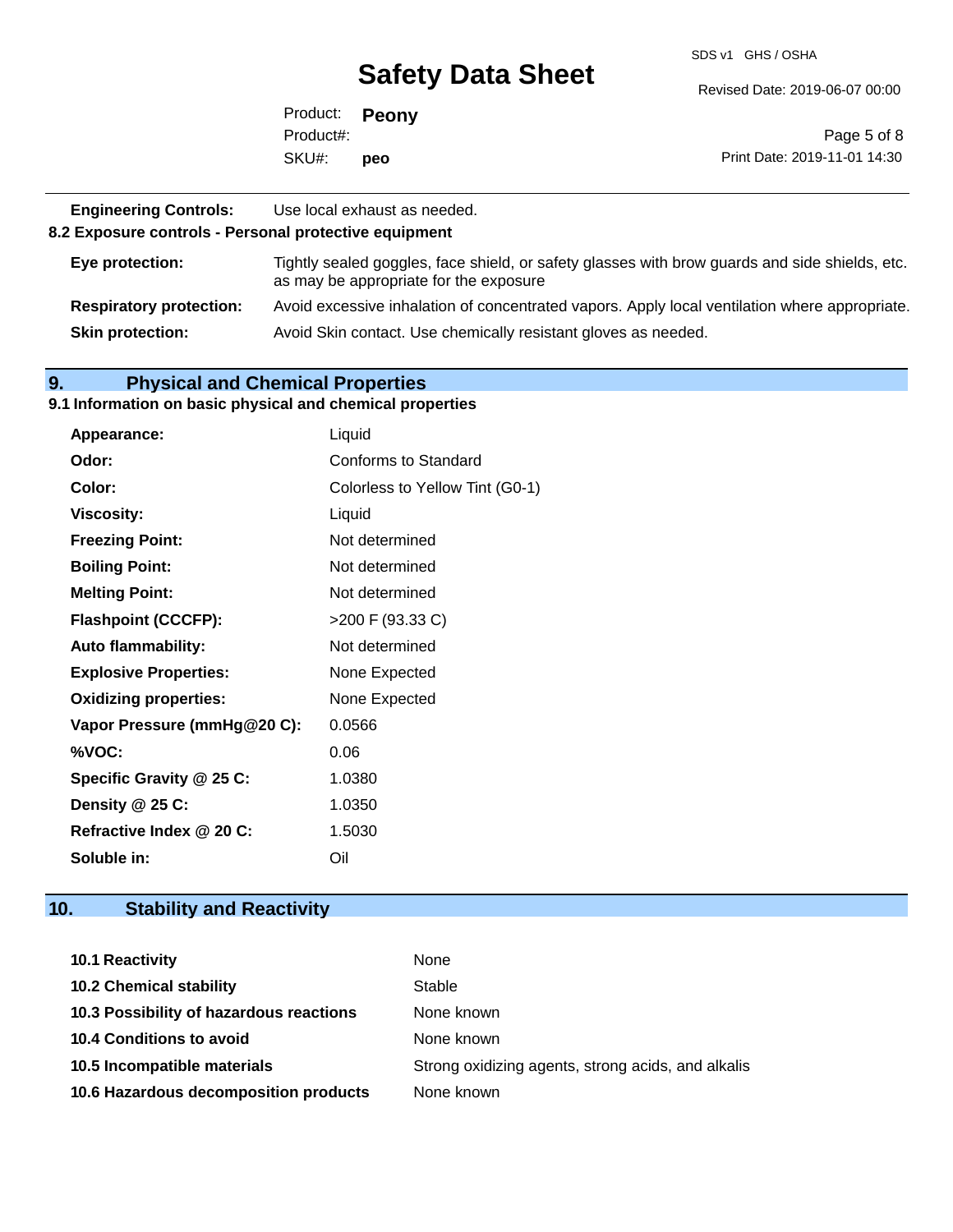SDS v1 GHS / OSHA

Revised Date: 2019-06-07 00:00

Product: **Peony** SKU#: Product#: **peo**

Page 6 of 8 Print Date: 2019-11-01 14:30

| 11. | <b>Toxicological Information</b> |  |
|-----|----------------------------------|--|
|-----|----------------------------------|--|

### **11.1 Toxicological Effects**

Acute Toxicity Estimates (ATEs) based on the individual Ingredient Toxicity Data utilizing the "Additivity Formula"

| Acute toxicity - Oral - (Rat) mg/kg                | (LD50: 4100.7053) May be harmful if swallowed            |
|----------------------------------------------------|----------------------------------------------------------|
| Acute toxicity - Dermal - (Rabbit) mg/kg           | Not classified - the classification criteria are not met |
| Acute toxicity - Inhalation - (Rat) mg/L/4hr       | (LD50: 22.3657) May be harmful if inhaled                |
| <b>Skin corrosion / irritation</b>                 | May be harmful if inhaled                                |
| Serious eye damage / irritation                    | Causes serious eye irritation                            |
| <b>Respiratory sensitization</b>                   | Not classified - the classification criteria are not met |
| <b>Skin sensitization</b>                          | May cause an allergic skin reaction                      |
| <b>Germ cell mutagenicity</b>                      | Not classified - the classification criteria are not met |
| Carcinogenicity                                    | Not classified - the classification criteria are not met |
| <b>Reproductive toxicity</b>                       | Suspected of damaging fertility or the unborn child      |
| Specific target organ toxicity - single exposure   | Not classified - the classification criteria are not met |
| Specific target organ toxicity - repeated exposure | Not classified - the classification criteria are not met |
| <b>Aspiration hazard</b>                           | Not classified - the classification criteria are not met |

## **12. Ecological Information**

| <b>12.1 Toxicity</b>               |                                                          |
|------------------------------------|----------------------------------------------------------|
| <b>Acute acquatic toxicity</b>     | Not classified - the classification criteria are not met |
| <b>Chronic acquatic toxicity</b>   | Toxic to aquatic life with long lasting effects          |
| <b>Toxicity Data on soil</b>       | no data available                                        |
| <b>Toxicity on other organisms</b> | no data available                                        |
|                                    |                                                          |
| 12.2 Persistence and degradability | no data available                                        |
| 12.3 Bioaccumulative potential     | no data available                                        |
| 12.4 Mobility in soil              | no data available                                        |
| 12.5 Other adverse effects         | no data available                                        |

## **13. Disposal Conditions**

### **13.1 Waste treatment methods**

Do not allow product to reach sewage systems. Dispose of in accordance with all local and national regulations. Send to a licensed waste management company.The product should not be allowed to enter drains, water courses or the soil. Do not contaminate ponds, waterways or ditches with chemical or used container.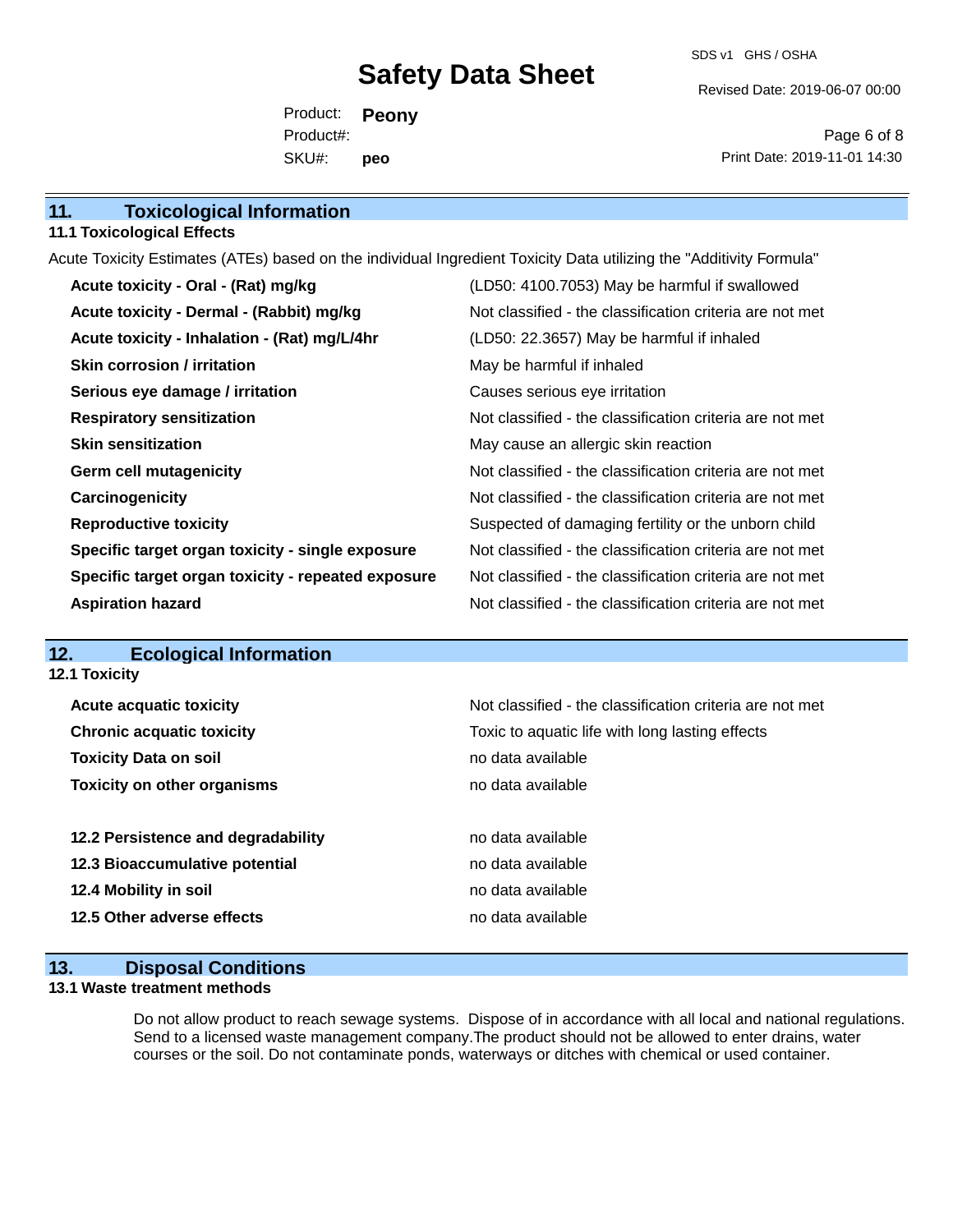SDS v1 GHS / OSHA

Revised Date: 2019-06-07 00:00

|           | Product: <b>Peony</b> |                              |
|-----------|-----------------------|------------------------------|
| Product#: |                       | Page 7 of 8                  |
| SKU#:     | peo                   | Print Date: 2019-11-01 14:30 |

## **14. Transport Information**

| <b>Marine Pollutant</b>                                       | Yes. Ingredient of greatest environmental impact:<br>1222-05-5: (2 - 5 %) : Hexamethylindanopyran |              |                                     |                 |               |
|---------------------------------------------------------------|---------------------------------------------------------------------------------------------------|--------------|-------------------------------------|-----------------|---------------|
| <b>Regulator</b>                                              |                                                                                                   | <b>Class</b> | <b>Pack Group</b>                   | <b>Sub Risk</b> | UN-nr.        |
| U.S. DOT (Non-Bulk)                                           |                                                                                                   |              | Not Regulated - Not Dangerous Goods |                 |               |
| <b>Chemicals NOI</b>                                          |                                                                                                   |              |                                     |                 |               |
| <b>ADR/RID (International Road/Rail)</b>                      |                                                                                                   |              |                                     |                 |               |
| <b>Environmentally Hazardous</b><br>Substance, Liquid, n.o.s. |                                                                                                   | 9            | Ш                                   |                 | <b>UN3082</b> |
| <b>IATA (Air Cargo)</b>                                       |                                                                                                   |              |                                     |                 |               |
| <b>Environmentally Hazardous</b><br>Substance, Liquid, n.o.s. |                                                                                                   | 9            | Ш                                   |                 | <b>UN3082</b> |
| IMDG (Sea)                                                    |                                                                                                   |              |                                     |                 |               |
| <b>Environmentally Hazardous</b><br>Substance, Liquid, n.o.s. |                                                                                                   | 9            | Ш                                   |                 | <b>UN3082</b> |

| 15.                                       | <b>Regulatory Information</b> |               |                                                                                                  |
|-------------------------------------------|-------------------------------|---------------|--------------------------------------------------------------------------------------------------|
| <b>U.S. Federal Regulations</b>           |                               |               |                                                                                                  |
| <b>TSCA (Toxic Substance Control Act)</b> |                               |               | All components of the substance/mixture are listed or exempt                                     |
| 40 CFR(EPCRA, SARA, CERCLA and CAA)       |                               |               | This product contains the following components:                                                  |
| 84-66-2                                   | $201 - 550 - 6$ 50 - 60 %     |               | Diethyl phthalate                                                                                |
| <b>U.S. State Regulations</b>             |                               |               |                                                                                                  |
| <b>California Proposition 65 Warning</b>  |                               |               | This product contains the following components:                                                  |
| $123-35-3(NF)$ 204-622-5 $\leq$ 32 ppm    |                               |               | beta-Myrcene (Natural Source)                                                                    |
| $94-59-7$ 202-345-4 $\leq$ 1 ppm          |                               |               | Safrole (Natural Source)                                                                         |
| <b>Canadian Regulations</b>               |                               |               |                                                                                                  |
| <b>DSL</b>                                |                               |               | 100.00% of the components are listed or exempt. The following<br>components are NOT on the List: |
| 94201-73-7 303-662-1                      |                               | $\leq$ 27 ppm | Tetrahydro-4-methyl-2-phenyl-2H-pyran                                                            |

## **16. Other Information**

## **GHS H-Statements referred to under section 3 and not listed in section 2**

| H227 : Combustible liquid                                   | H302: Harmful if swallowed                               |
|-------------------------------------------------------------|----------------------------------------------------------|
| H313 : May be harmful in contact with skin                  | H316 : Causes mild skin irritation                       |
| H317 : May cause an allergic skin reaction                  | H400 : Very Toxic to aquatic life                        |
| H401 : Toxic to aquatic life                                | H402 : Harmful to aquatic life                           |
| H410 : Very toxic to aquatic life with long lasting effects | H412 : Harmful to aquatic life with long lasting effects |
| <b>Total Fractional Values</b>                              |                                                          |
| Risk<br>(TFV)                                               | <b>Risk</b><br>(TFV)                                     |
| (223.56) Acute Toxicity Inhalation, Category 5              | (34.65) Aquatic Chronic Toxicity, Category 3             |
| (18.00) Sensitization, Skin, Category 1A                    | (8.74) Skin Corrosion/Irritation, Category 3             |
|                                                             |                                                          |